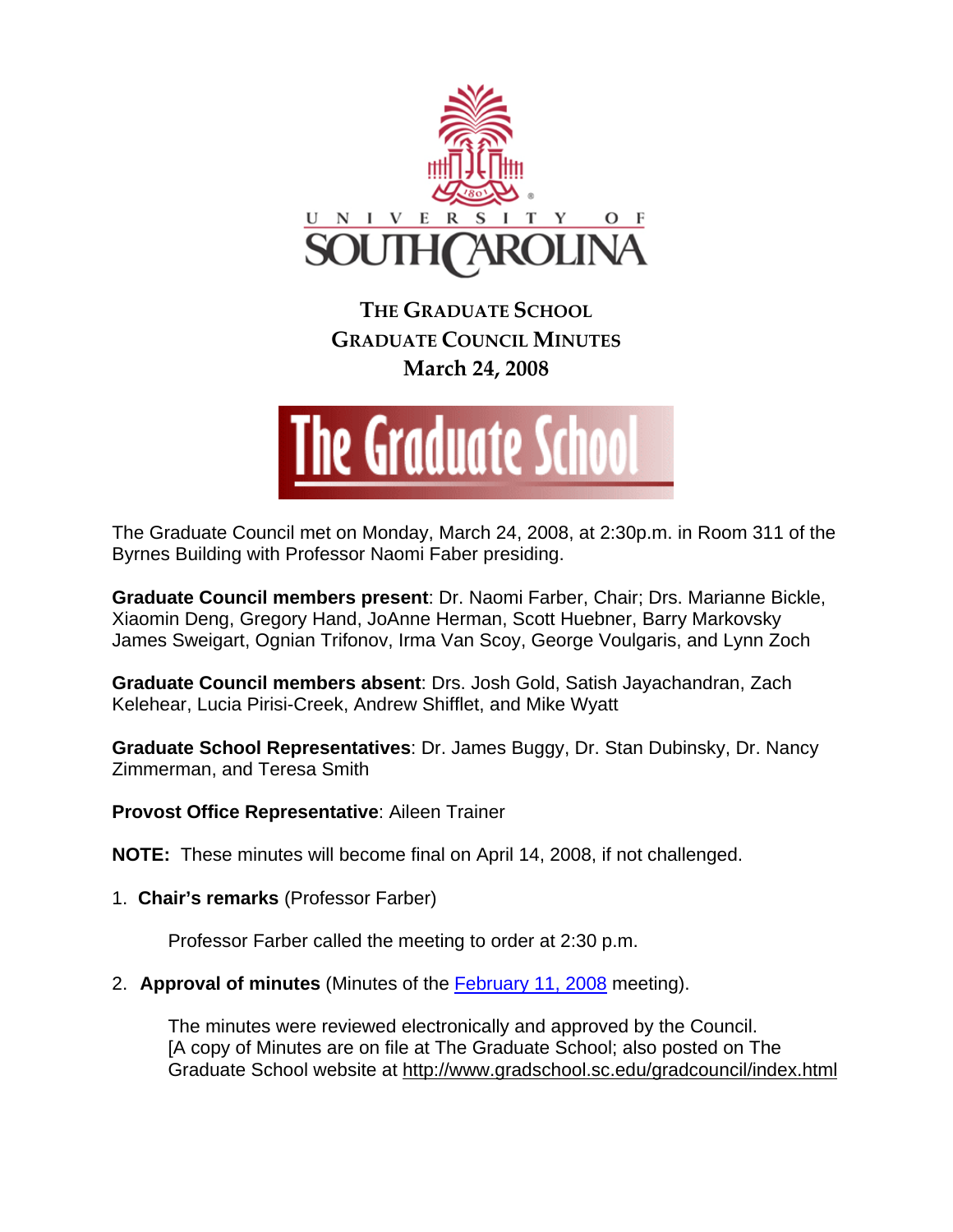## 3. **Report of the Graduate Dean** (Dean Buggy)

The National Research Council assessment of doctoral programs is delayed. It is now scheduled for early Fall.

The Council was asked to recommend candidates for Doctoral Hooding Speaker this year. A final decision will be made by Friday, March 28, 2008.

Graduate School staff attended a Webinar with Collegenet. The vendor is being reviewed for revising the current Graduate School electronic application. The Graduate School will decide on a vendor by Summer. The chosen vendor's program will be a compatible interface with the new enrollment management software.

Dr. Trainer gave a report on the status of the Bulletin Review Committee. The Committee has selected the University of Virginia's Graduate School website as an ideal graduate school bulletin webpage design. The committee plans to work with Professor Bickle and the Program Review Committee to develop an electronic bulletin web design that is user-friendly and present precise curriculum content to better service students, faculty and staff. The plan is to revise each USC departmental webpage to follow this template. The departments will be given the opportunity to review the new design and provide feedback. Once approved, the websites will go on-line. Implementation is planned to coordinate with the OneCarolina rollout in Spring 2009.

Professor Voulgaris suggested that a CD version of the Bulletin be developed for distribution to prospective students who do not have the internet access. Dr. Trainer will present this suggestion to the Bulletin Review Committee for consideration.

Dr. Trainer also reported on the Academic Program Development Policy Workgroup. The group is developing draft policies and guidelines that will codify curricular processing such as how new courses are approved, how course level changes are implemented, how course name changes are processed, etc. Once developed, the draft policies will be presented to the Graduate Council. The new curricular policies will streamline procedures between the Graduate Council and the Faculty Senate.

Professor Dubinsky reported progress on Graduate Student Day. Scheduled are 6 creative performances, 1 creative display, 33 poster presentations and 67 research entries. The award ceremony will take place on April 2, 2008 in the Russell House from 1:45 until 3:15 p.m. Graduate Council members and faculty are still needed to assist in making the event successful.

Dr. Trainer asked if the Anthony Edwards Award was included in the awards to be presented on Graduate Student Day. Professor Dubinsky replied that specific criteria and guidelines still need to be developed regarding disbursement of this award. Professor Farber charged the Fellowships Committee to develop the guidelines and criteria for disbursement of this award. The award should be made available for inclusion in Graduate Student Day 2009.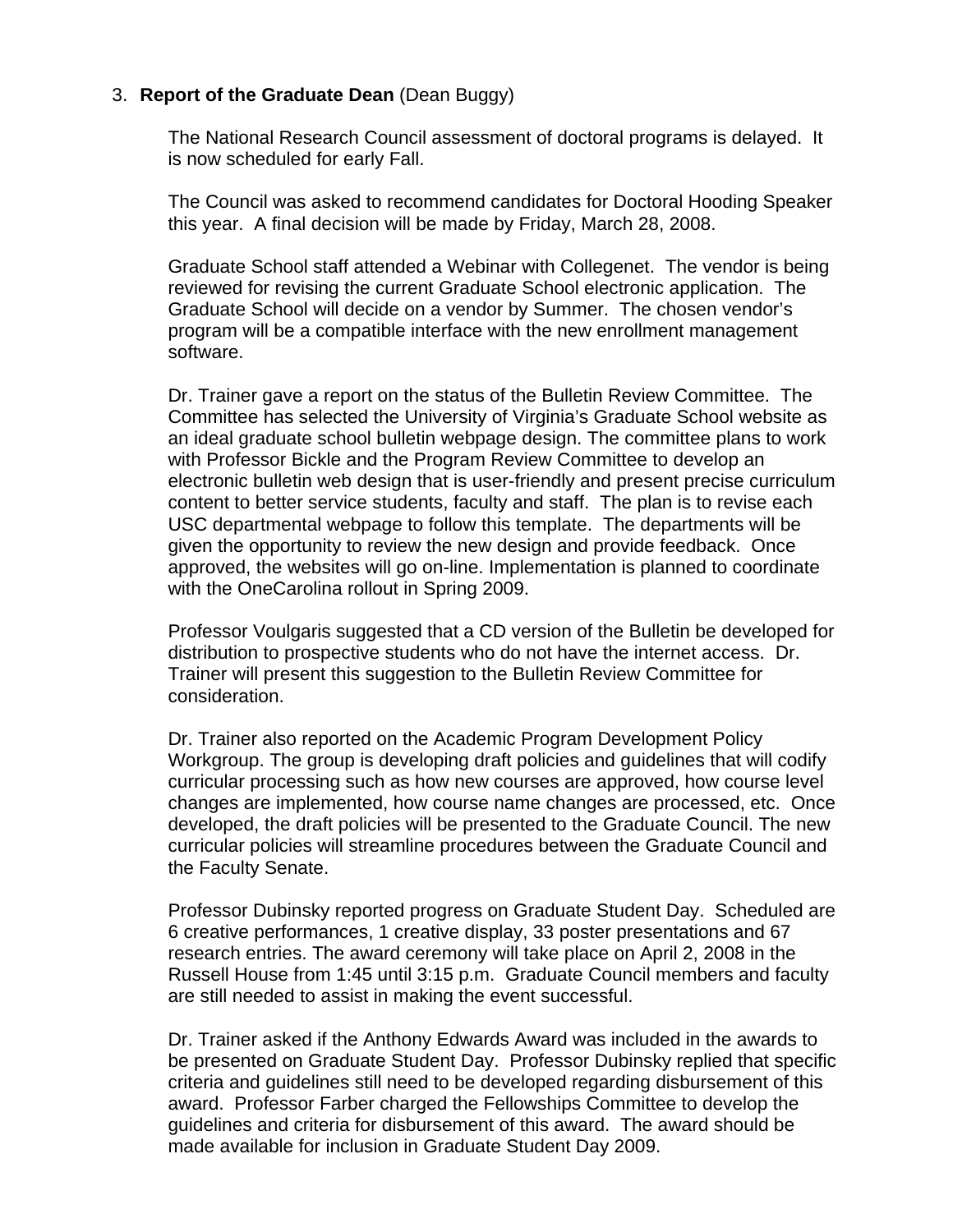4. **Report of the Petitions and Appeals Committee** (Professor Herman)

Items scheduled to report were withdrawn pending further information.

5. **Report of the Humanities, Social Sciences, Education, and Related Professional Programs Committee** (Professor Zoch for Professor Kelehear)

#### COLLEGE OF ARTS AND SCIENCES **- APPROVED**

**Curriculum and Bulletin Change: (Change in Program name-no change to curriculum)**

FROM: **WOST** Women's Studies

TO: **WOST** Women's and Gender Studies **– Change better reflects what is currently taught in the program [Effective: Fall 2008]** 

#### DEPARTMENT OF PHILOSOPHY**- APPROVED**

#### **New Course Proposal: (add a new course to program)**

**PHIL 715** Ethics in Criminal Justice (3) Classic and contemporary theories of ethics and their applications to criminal justice decisionmaking.

**[Effective: Fall 2008]** 

#### DEPARTMENT OF PHILOSOPHY**- APPROVED**

**Curriculum and Bulletin Change: (**To add PHIL 715 to Bulletin & to Crosslist**)**

> FROM: **[CRJU 714](http://www.gradschool.sc.edu/gradcouncil/Curricula/NCP%20CRJU%20714.PDF)** Ethics in Criminal Justice (3) Classic and contemporary theories of ethics and their applications to criminal justice decision-making.

TO: **[CRJU 714](http://www.gradschool.sc.edu/gradcouncil/Curricula/NCP%20CRJU%20714.PDF)/[PHIL 715](http://www.gradschool.sc.edu/gradcouncil/Curricula/NCP%20PHIL%20715.PDF)** Ethics in Criminal Justice (3) Classic and contemporary theories of ethics and their applications to criminal justice decision-making. **[Effective: Fall 2008]** 

## DEPARTMENT OF CRIMINOLOGY & CRIMINAL JUSTICE**- APPROVED Curriculum and Bulletin Change: (**To add New Certificate to Bulletin**)** New Certificate in Criminal Justice Leadership **[Effective: Fall 2008]**

DEPARTMENT OF LANGUAGES, LITERATURES AND CULTURE**-APPROVED**

## **New Course Proposal: (add a new course)**

**SPAN 752** Twentieth-Century Spanish Exile Literature (3) Study of the creative works written by high profile Spanish writers while in exile (in Mexico, Puerto Rico, Argentina, and the U.S.) during the Spanish Civil War and ensuing Francoist regime. **[Effective: Fall 2009]**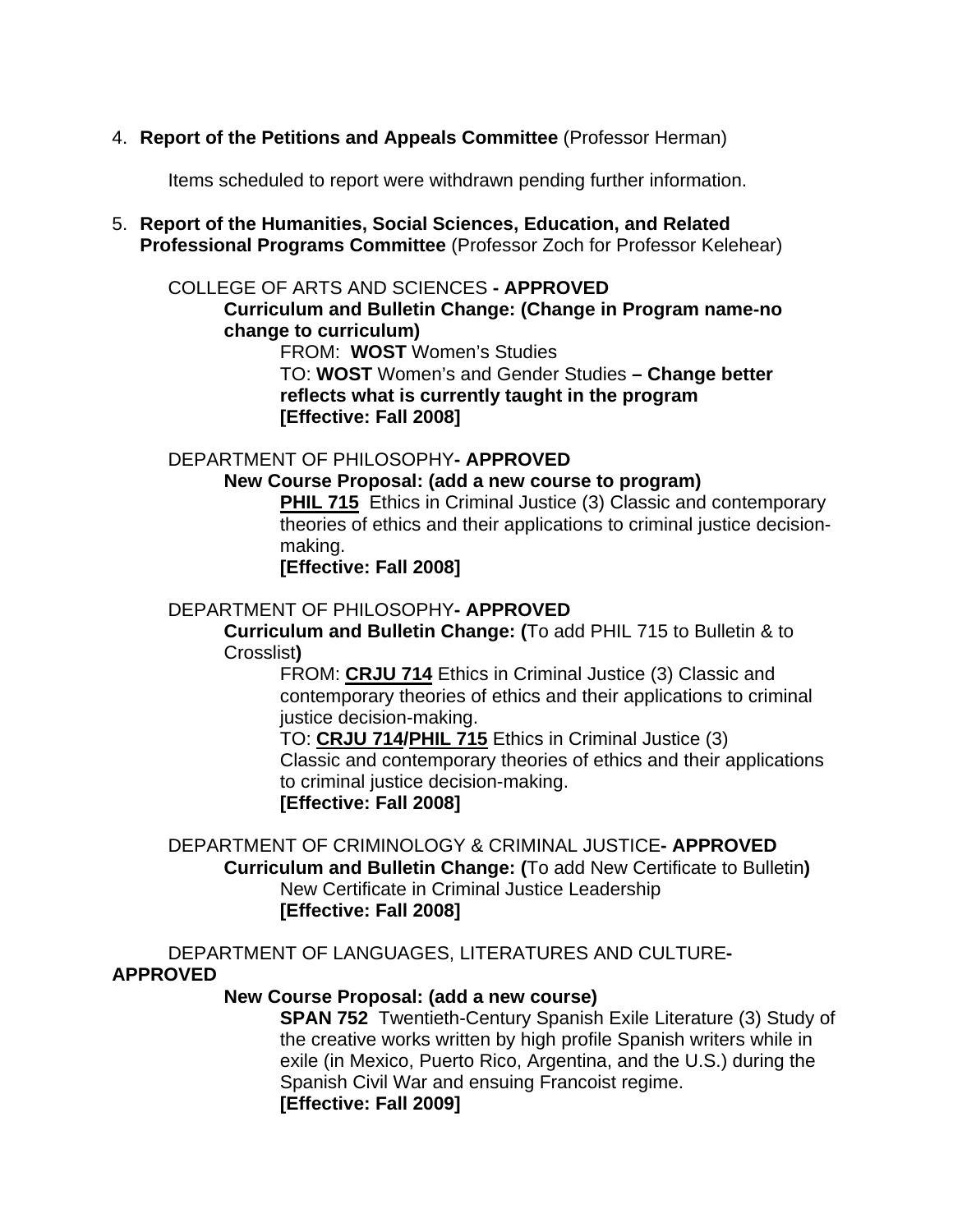#### DEPARTMENT OF MANAGEMENT SCIENCE**- APPROVED** (with amendments) **New Course Proposal: (to add a new course)**

**MGSC 711** Quantitative Methods in Business (3) Quantitative procedures used to make informed business decisions. The course focuses on the application of descriptive statistics, probability, interval estimates, hypothesis testing, and regression to management problems. **[Effective: Fall 2008]**

## DEPARTMENT OF MANAGEMENT SCIENCE**- APPROVED** (with amendments) **New Course Proposal: (to add a new course)**

**MGSC 711T** Quantitative Methods in Business - *Technology-Assisted Instruction Proposal* (3) Quantitative procedures used to make informed business decisions. The course focuses on the application of descriptive statistics, probability, interval estimates, hypothesis testing, and regression to management problems. **[Effective: Fall 2008]**

Amendments include:

- 1) NCP form to include New Course Title
- 2) Syllabus to include D & F submission
- 3) Syllabus to include Method of Delivery
- 4) Syllabus to include Course Goals and objectives

5) Justification to include an expanded rationale for change from 600 to 700 level course

6) Obtain Steve Adam's signature on the TIP form

\*At the request of the Department of Statistics, Business (Dr. Niehaus) has agreed to restrict this course to Business students.

## DEPARTMENT OF ACCOUNTING-Program Involved -- Master of Accountancy**-APPROVED**

## **Curriculum and Bulletin Change: (course description change and removal of a course)**

FROM: Business Management and Assurance Track – The Business Management and Assurance Track is a professional program that provides students with the advanced knowledge and skills necessary for entry-level positions in the areas of auditing, assurance, services, and financial reporting and for further graduate work. Students are required to complete each of the following courses: ACCT 732, 733, 734, 736, 737 (15 hours) TO: Business Management and Assurance Track, Business Management and Assurance Track is a professional program that provides students with the advanced knowledge and skills necessary for entry-level positions in the areas of auditing, assurance, services, and financial reporting and for further graduate work. Students are required to complete each of the following courses: ACCT 732, 734, 736, 737 (12 hours) **[Effective: Summer I 2008]**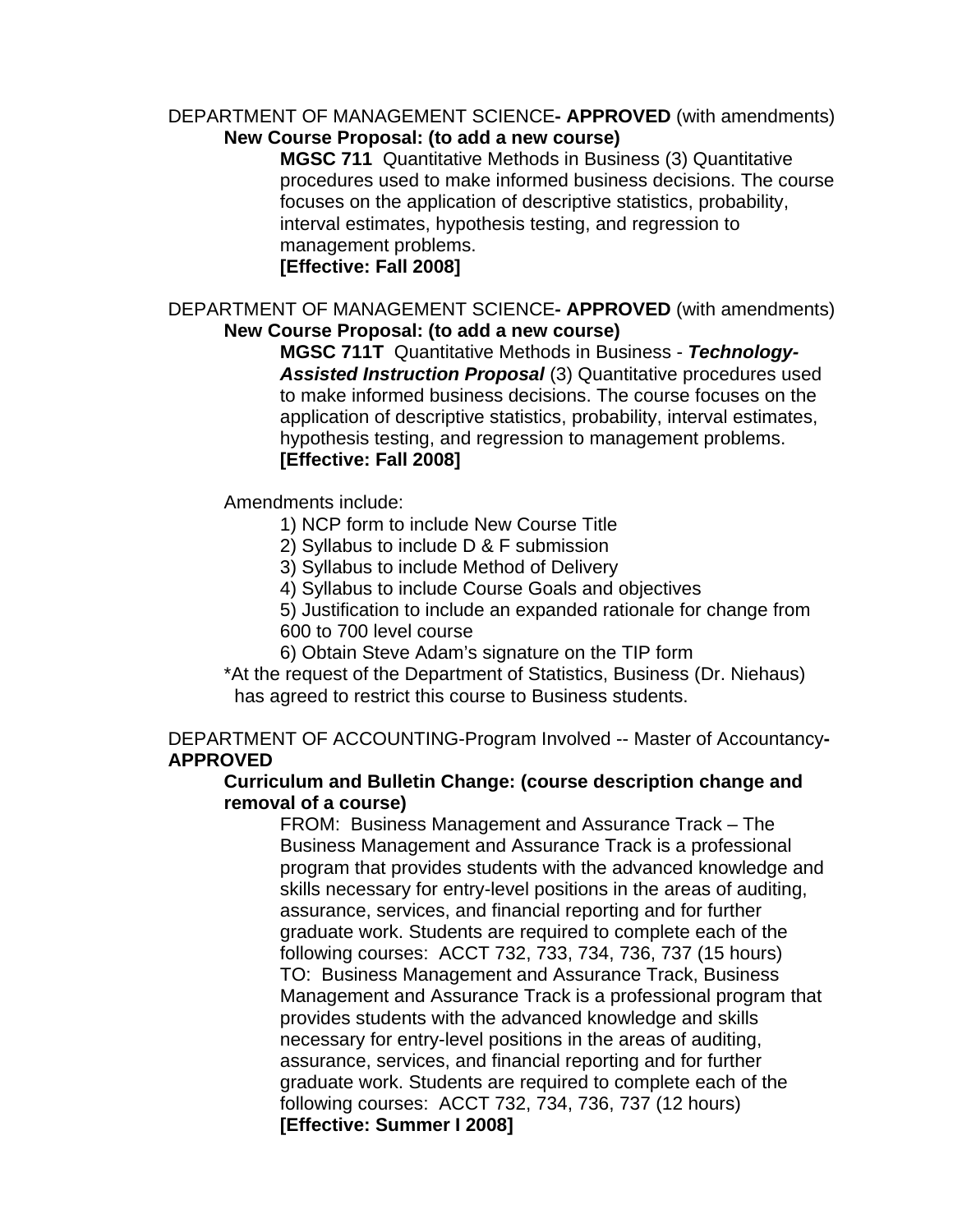# DEPARTMENT OF ACCOUNTING**- APPROVED**

## **Curriculum and Bulletin Change: (course name change)**

FROM: ACCT 733 Accounting Theory (3) Analysis of the theoretical basis of accounting.

TO: ACCT 733 Accounting Regulation and Financial Reporting Issues (3) Examination of the theoretical, practical, economic, and political aspects of accounting regulation and financial reporting issues.

## **[Effective: Summer I 2008]**

# MOORE BUSINESS SCHOOL**- APPROVED**

## **Curriculum and Bulletin Change: PMBA (Description change)**

FROM: Professional MBA Program – The degree requirements include the following courses in the Moore School of Business: ACCT 728, 729, MGSC 692, ECON 720, FINA 760, MBAD 702, MGMT 770, MGSC 791, 796, MKTG 701 and elective courses in the Moore School of Business (18 hours). These electives are chosen from a number of approved elective offerings of the Moore School of Business.

TO: Professional MBA Program – The degree requirements include the following courses in the Moore School of Business: ACCT 728, 729, **MGSC 711**, ECON 720, FINA 760, MBAD 702, MGMT 770, MGSC 791, 796, MKTG 701 and elective courses in the Moore School of Business (18 hours). These electives are chosen from a number of approved elective offerings of the Moore School of Business.

**[Effective: Fall 2008]** 

## MOORE BUSINESS SCHOOL**- APPROVED**

## **New Course Proposal:**

**MGSC 871** Global Sourcing: Strategies and Applications (3) This course covers skills necessary to pursue sourcing and related careers in manufacturing, services, retailing, and government agencies, including discussion of cutting edge negotiation and sourcing strategies pursued in exemplar firms. **[Prereq.: DMBS 718]** 

**[Effective: Fall 2008]** 

6. **Report of Science, Math, and Related Professional Programs Committee**  (Professor Trifonov)

## THE ARNOLD SCHOOL OF PUBLIC HEALTH**- APPROVED**

**Course Change Proposal: (change in course description and prerequisites**

FROM:PUBH 798 (1-6)

Limited work experience or service project in an approved public health setting relating to physical activity.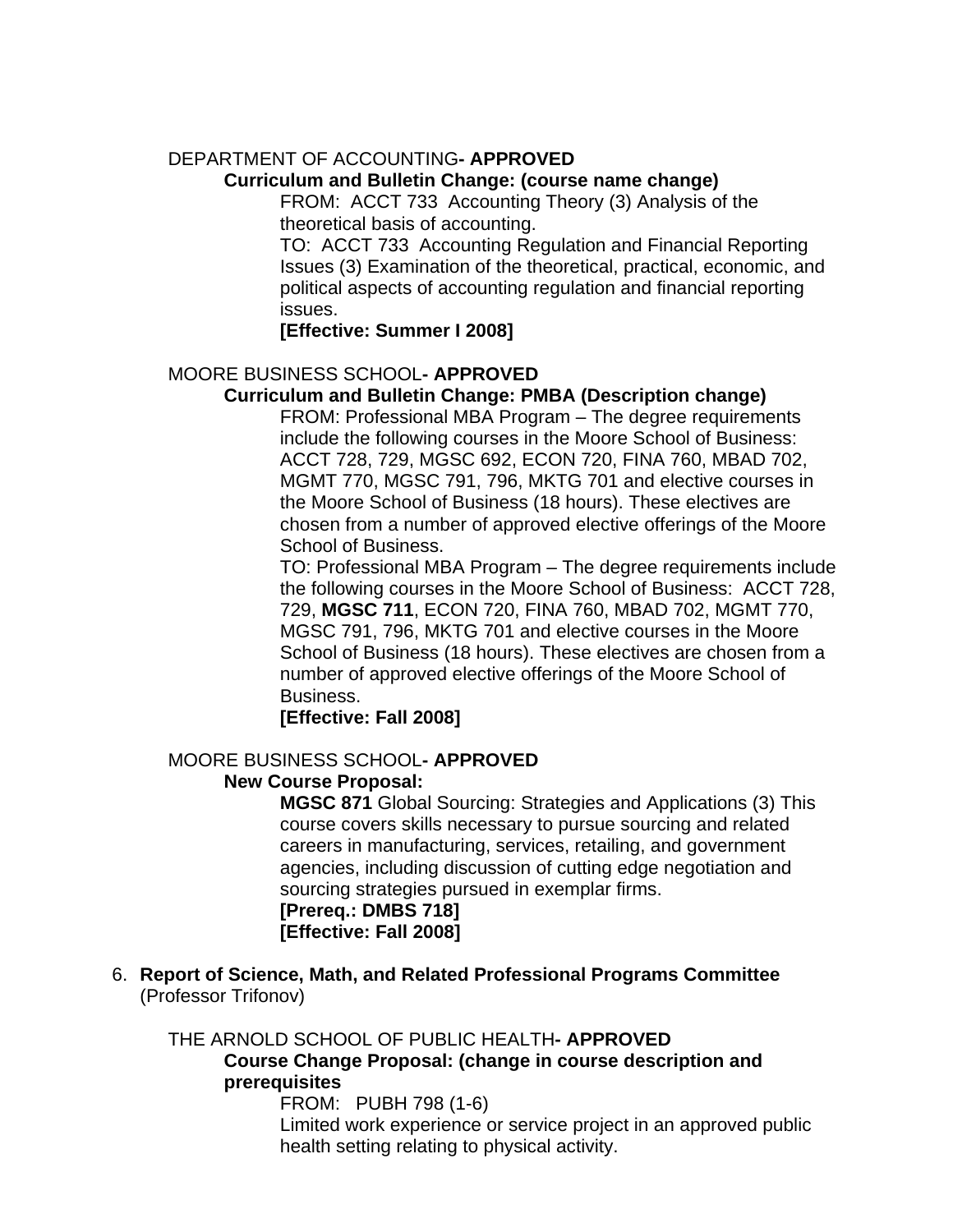**[Prereq.:** BIOS 700 or 701 and EPID 700 or 701 and EXSC 700**]**  TO:PUBH 798 (1-6) Limited work experience or service project in an approved public health setting. **[Prereq.:** BIOS 700 or 701 and EPID 700 or 701**] [Effective: Fall 2008]** 

THE SCHOOL OF MEDICINE**- APPROVED** Department of Neuropsychiatry and Behavioral Science **Course Change Proposal: (change in the number of course hours)** FROM: RHAB 883 Counseling Internship. (6) TO:RHAB 883 Counseling Internship. (1-6) **[Effective: Fall 2008]** 

7. **Report of 500/600 Level Courses and Telecommunication Delivery** (Dean Buggy)

Professor Buggy reported these courses were reviewed and recommended for approval by the Committee on Curricula on Feb. 15, 2008.

 FILM 511 – New Course ECON 548 [=ENVR 548] – New course and cross-listing ENVR 548 [=ECON 548] – New course and cross-listing MUSC 554 - Deletion

These courses were reviewed and recommended for approval by the Committee on Curricula on Submissions from the March 7, 2008.

These courses were presented to the Faculty Senate on the April 2, 2008.

SPCH 543 – Change title and description SPCH 548 – Change title, description, and number to 448; Delete SPCH 548 LING 554 [=SPAN 516] – New course and cross-listing SPAN 516 [=LING 554] – New course and cross-listing BMEN 589 – New Course EMCH 551 – New Course and telecommunication delivery EMCH 557 – New Course and telecommunication delivery EMCH 558 – New Course and telecommunication delivery HPEB 513 – Change title and description HPEB 684 – Change title and description

Professor Buggy will report the outcome of these courses at the next Graduate Council meeting.

Aileen requested that the Methods of Delivery be added to each course on this report.

8. **Report of the Fellowships Committee** (Professor Pirisi-Creek)

Professor Dubinsky presented in absence of Professor Pirisi-Creek. The Fellowships Committee is presenting Round 3 of the Graduate Fellowships on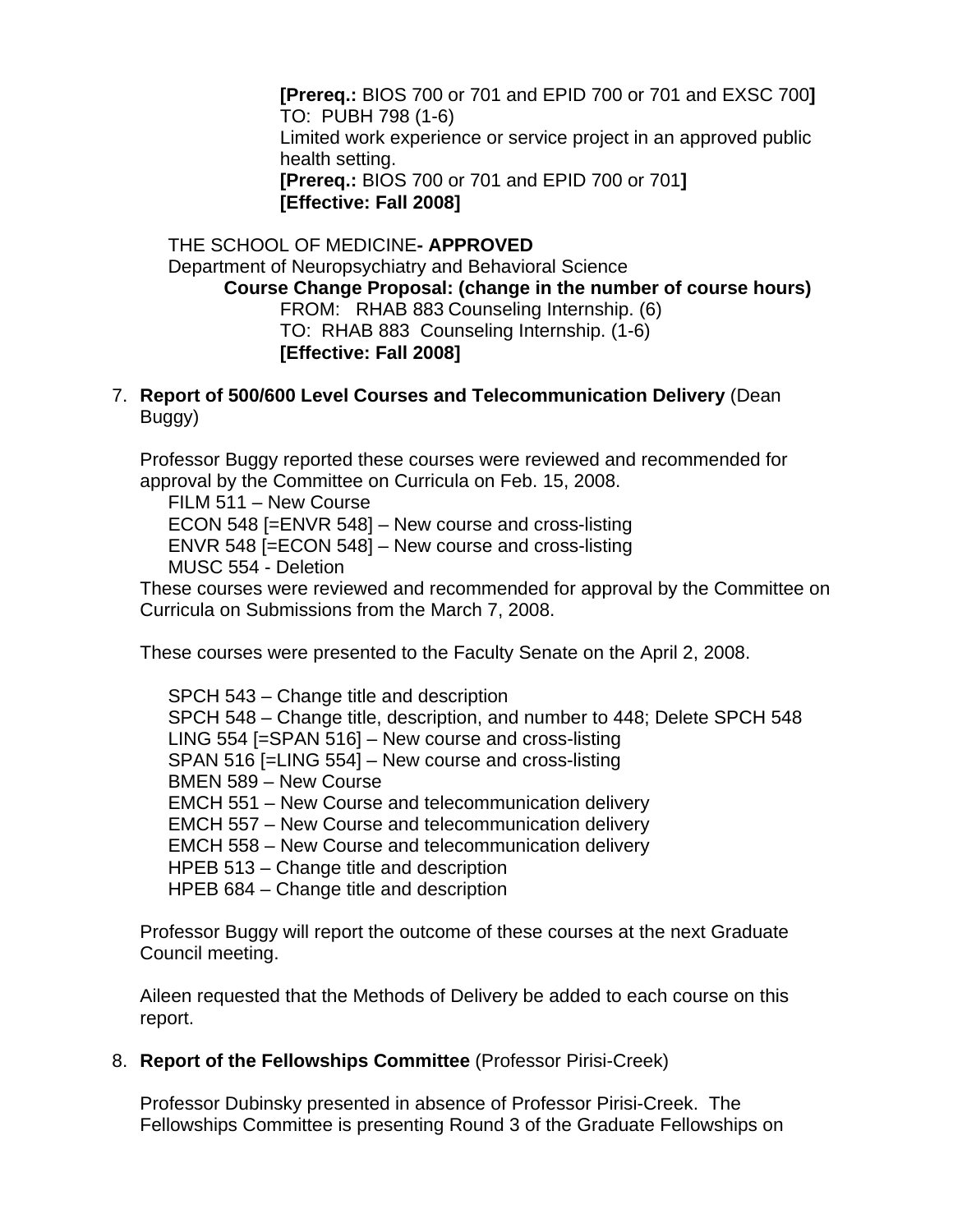March 28, 2008. The Committee will meet again on April 7 to determine the award recipients.

## 9. **Report of the Program Review Committee** (Professor Bickle)

No Report.

## 10. **Report of Academic Policy and Practices Committee** (Professor Farber)

Professor Farber presented the proposed policy change to the Graduate Director's Manual - Proposal #1:

## Page 4 - Section B. Specific Responsibilities

1. Processing and evaluation of applications

2. Transmitting to The Graduate School the program's recommendation on admission for ALL admission for all applicants by the first day of classes of the term for which the applicant applied.

## Page 17 - (bottom of page) Admission Standards - 3rd paragraph

The program's recommendation of admission decision for ALL applicants must be transmitted to The Graduate School by the first day of classes of the term for which the applicant applied. This is done by submitting an electronic action sheet to The Graduate School for each applicant. If an applicant is declined, the Graduate Director or appropriate program representative may provide additional information to the applicant regarding the potential for admission in the future. However, the decline action recommendation must be filed and the applicant sent a letter from The Graduate School indicating this official action.

The Policy and Procedures Committee also recommends that The Graduate School send a copy of the decline letter template to Graduate Directors and complete detailed information regarding the monetary charges to students incurred for reapplication and the circumstances for which those charges apply.

The Council approved Proposal #1.

Professor Farber presented the proposed policy change to the Graduate Director's Manual - Proposal #2:

#### Addition of the following:

Each graduate program determines the minimum standard criteria acceptable for admission, (e.g. minimum standardized test scores, minimum GPA, minimum portfolio review score, minimum interview scores). The criteria may or may not be published, but must be formally shared with the Graduate School and will be used by the Graduate School Coordinators to guide admission actions. Admission for any applicant with credentials below the determined minimum(s) will require a memo of justification describing alternative evidence of the applicant's qualifications.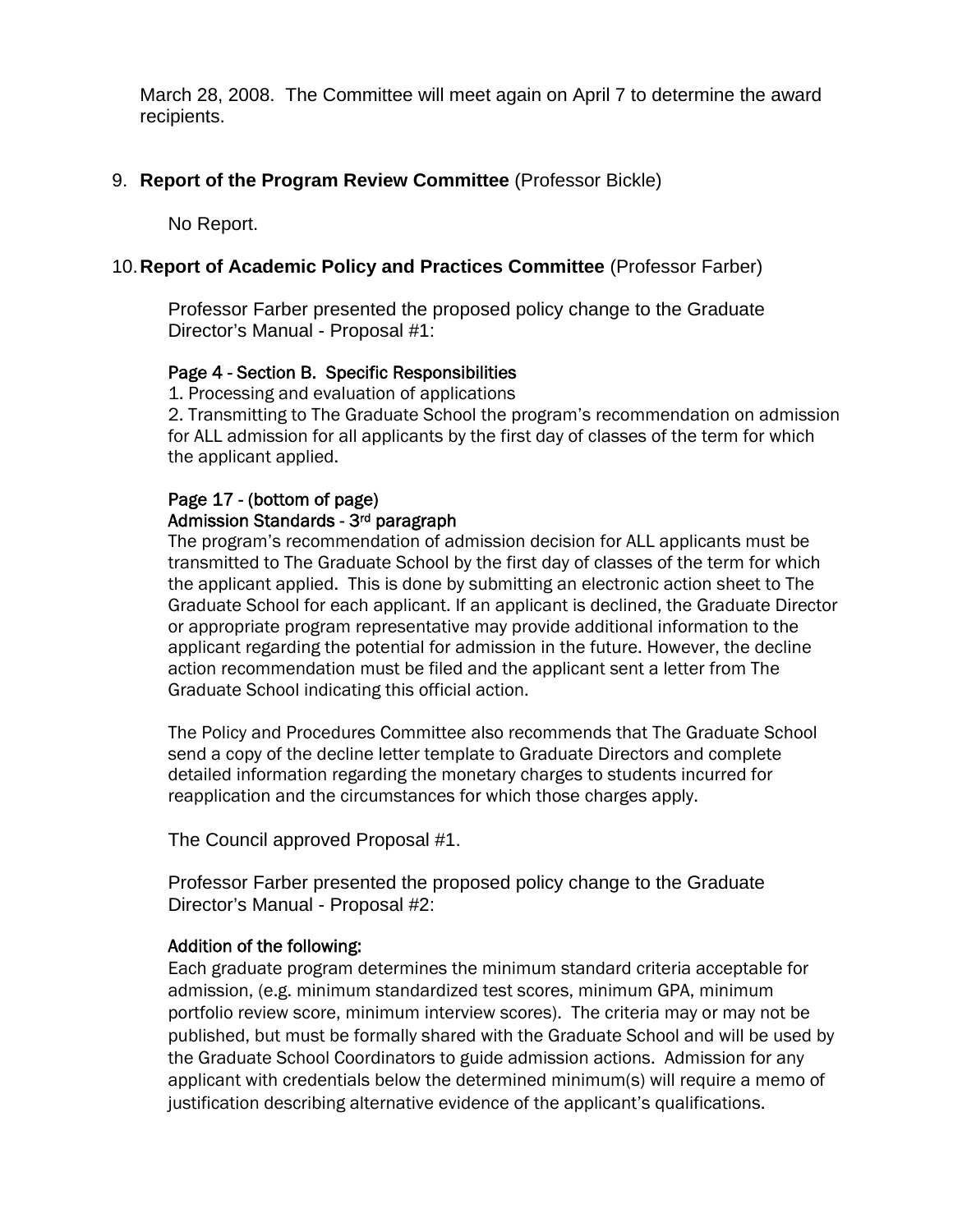Professor Buggy recommended a change to the last sentence of the proposal from "Admission for any applicant…" to "Recommendation for admission for any application…"

After discussion, the Council approved the following:

Each graduate program determines the minimum standard criteria acceptable for admission, (e.g. minimum standardized test scores, minimum GPA, minimum portfolio review score, minimum interview scores). The criteria may or may not be published, but must be formally shared with the Graduate School and will be used by the Graduate School Coordinators to guide admission actions. Recommendation for admission for any applicant with credentials below the determined minimum(s) will require a memo of justification describing alternative evidence of the applicant's qualifications.

Professor Hand opposed.

Professor Farber tabled Proposal #3 until the next meeting.

## 11. **Other Committee Reports**

#### 12. **Old Business**

Professor Farber shared a copy of the letter Graduate Council sent to President Sorenson supporting the Graduate Student Association's position for the continuation and eventual increase of the graduate student worker health insurance subsidy. Professor Farber also shared a copy of President Sorensen's response.

#### 13. **New Business**

No report.

#### 14. **Good of the Order**

15. **Adjournment** 

The meeting adjourned at 4:38 p.m.

ancy semmermon

Nancy Zimmerman, Secretary